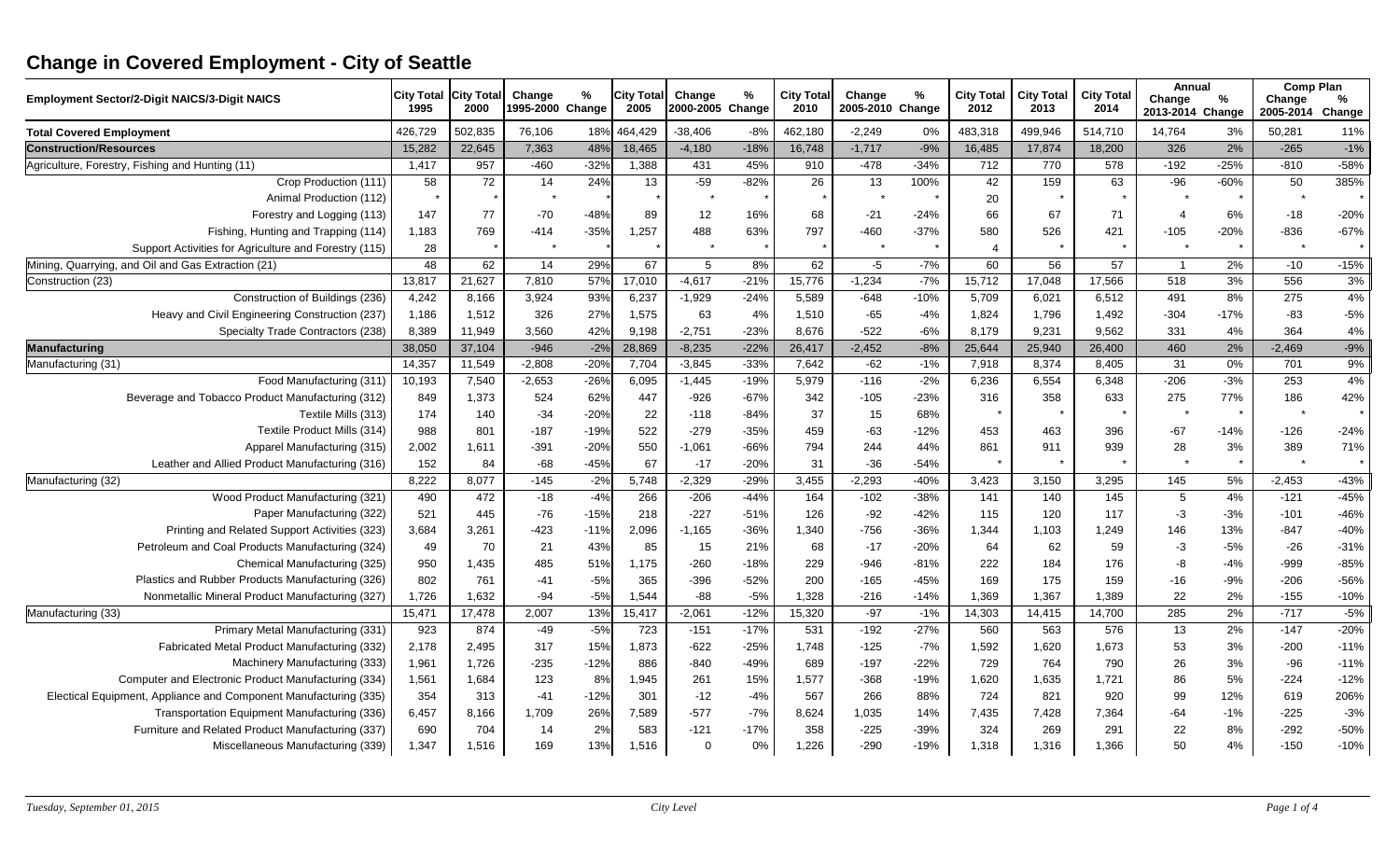| <b>Employment Sector/2-Digit NAICS/3-Digit NAICS</b>         | <b>City Total</b><br>1995 | <b>City Total</b><br>2000 | Change<br>1995-2000 Change | %      | <b>City Total</b><br>2005 | Change<br>2000-2005 Change | %      | <b>City Total</b><br>2010 | Change<br>2005-2010 Change | %       | <b>City Total</b><br>2012 | <b>City Total</b><br>2013 | <b>City Total</b><br>2014 | Annual<br>Change<br>2013-2014 Change | $\%$    | <b>Comp Plan</b><br>Change<br>2005-2014 | $\%$<br>Change |
|--------------------------------------------------------------|---------------------------|---------------------------|----------------------------|--------|---------------------------|----------------------------|--------|---------------------------|----------------------------|---------|---------------------------|---------------------------|---------------------------|--------------------------------------|---------|-----------------------------------------|----------------|
| <b>Wholesale Trade/Transportation/Utilities (WTU)</b>        | 40,545                    | 43,636                    | 3,091                      | 8%     | 34,930                    | $-8,706$                   | $-20%$ | 29,206                    | $-5,724$                   | $-16%$  | 28,794                    | 29,428                    | 30,213                    | 785                                  | 3%      | $-4,717$                                | $-14%$         |
| Utilities (22)                                               |                           |                           | $\star$                    |        | 38                        | $\star$                    |        | 177                       | 139                        | 366%    | 148                       | 187                       | 202                       | 15                                   | 8%      | 164                                     | 432%           |
| Wholesale Trade (42)                                         | 22,095                    | 22,839                    | 744                        | 3%     | 18,764                    | $-4,075$                   | $-18%$ | 15,642                    | $-3,122$                   | $-17%$  | 15,652                    | 16,632                    | 17,356                    | 724                                  | 4%      | $-1,408$                                | $-8%$          |
| Merchant Wholesalers, Durable Goods (423)                    | 12,611                    | 13,614                    | 1,003                      | 8%     | 10,367                    | $-3,247$                   | $-24%$ | 8,522                     | $-1,845$                   | $-18%$  | 8,435                     | 8,952                     | 8,893                     | $-59$                                | $-1%$   | $-1,474$                                | $-14%$         |
| Merchant Wholesalers, Nondurable Goods (424)                 | 7,924                     | 8,069                     | 145                        | 2%     | 6,950                     | $-1,119$                   | $-14%$ | 4,940                     | $-2,010$                   | $-29%$  | 4,566                     | 4.734                     | 4,992                     | 258                                  | 5%      | $-1,958$                                | $-28%$         |
| Wholesale Electronic Markets and Agents and Brokers (425)    | 1,560                     | 1,156                     | $-404$                     | $-26%$ | 1,447                     | 291                        | 25%    | 2,181                     | 734                        | 51%     | 2,651                     | 2,946                     | 3,471                     | 525                                  | 18%     | 2,024                                   | 140%           |
| Transportation and Warehousing (48)                          | 10,766                    | 13,210                    | 2.444                      | 23%    | 12,994                    | $-216$                     | $-2%$  | 10,866                    | $-2,128$                   | $-16%$  | 10,939                    | 10,585                    | 10,443                    | $-142$                               | $-1%$   | $-2,551$                                | $-20%$         |
| Air Transportation (481)                                     | 234                       | 357                       | 123                        | 53%    |                           | $\star$                    |        | 130                       |                            |         |                           |                           |                           | $\star$                              | $\star$ | $\star$                                 |                |
| Rail Transportation (482)                                    | $\Omega$                  | $\Omega$                  | $\Omega$                   | #Type! |                           |                            |        |                           |                            | $\star$ |                           | $\star$                   |                           | $\star$                              | $\star$ | $\star$                                 |                |
| Water Transportation (483)                                   | 2,116                     | 2,647                     | 531                        | 25%    | 3,069                     | 422                        | 16%    | 2,920                     | $-149$                     | $-5%$   | 2,910                     | 3,105                     | 3,319                     | 214                                  | 7%      | 250                                     | 8%             |
| Truck Transportation (484)                                   | 2,524                     | 1,663                     | $-861$                     | $-34%$ | 871                       | $-792$                     | $-48%$ | 824                       | $-47$                      | $-5%$   | 835                       | 780                       | 818                       | 38                                   | 5%      | $-53$                                   | $-6%$          |
| Transit and Ground Passenger Transportation (485)            | 1,844                     | 3,169                     | 1,325                      | 72%    | 1,708                     | $-1,461$                   | $-46%$ | 1,842                     | 134                        | 8%      | 1,793                     | 1,672                     | 1,742                     | 70                                   | 4%      | 34                                      | 2%             |
| Scenic and Sightseeing Transportation (487)                  | 266                       | 434                       | 168                        | 63%    | 310                       | $-124$                     | $-29%$ |                           |                            |         | 438                       | 377                       | 442                       | 65                                   | 17%     | 132                                     | 43%            |
| Support Activities for Transportation (488)                  | 3,759                     | 4,940                     | 1,181                      | 31%    | 5,050                     | 110                        | 2%     | 4,794                     | $-256$                     | $-5%$   | 4,812                     | 4,490                     | 3,933                     | $-557$                               | $-12%$  | $-1,117$                                | $-22%$         |
| Transportation and Warehousing (49)                          |                           |                           |                            |        | 3,135                     | $\star$                    |        | 2,520                     | $-615$                     | $-20%$  | 2,055                     | 2,023                     | 2,211                     | 188                                  | 9%      | $-924$                                  | $-29%$         |
| Postal Service (491)                                         | $\star$                   | $\Omega$                  | $\star$                    |        |                           | $\star$                    |        | $\Omega$                  |                            |         |                           | $\Omega$                  | $\Omega$                  | $\mathbf 0$                          | 0%      | $\star$                                 |                |
| Couriers and Messengers (492)                                | 2,998                     |                           |                            |        | 2,579                     |                            |        | 2,061                     | $-518$                     | $-20%$  | 1,637                     | 1,577                     | 1,738                     | 161                                  | 10%     | $-841$                                  | $-33%$         |
| Warehousing and Storage (493)                                | 3,871                     |                           |                            |        |                           |                            |        | 459                       |                            |         | 418                       | 447                       | 473                       | 26                                   | 6%      |                                         |                |
| Finance/Insurance/Real Estate (FIRE)                         | 35,253                    | 42,471                    | 7,218                      | 20%    | 38,450                    | $-4,021$                   | $-9%$  | 31,970                    | $-6,480$                   | $-17%$  | 31,615                    | 32,056                    | 31,781                    | $-275$                               | $-1%$   | $-6,669$                                | $-17%$         |
| Finance and Insurance (52)                                   | 26,235                    | 31,395                    | 5,160                      | 20%    | 27,520                    | $-3,875$                   | $-12%$ | 21,766                    | $-5,754$                   | $-21%$  | 21,477                    | 21,388                    | 20,812                    | $-576$                               | $-3%$   | $-6,708$                                | $-24%$         |
| Monetary Authorities- Central Bank (521)                     |                           |                           | $\star$                    |        |                           | $\star$                    |        | $\mathbf 0$               |                            | $\star$ |                           | $\mathbf 0$               | $\mathbf 0$               | $\mathbf 0$                          | 0%      | $\star$                                 |                |
| Credit Intermediation and Related Activities (522)           | 10,080                    | 11.772                    | 1,692                      | 17%    | 12,734                    | 962                        | 8%     | 7,289                     | $-5,445$                   | $-43%$  | 5,962                     | 5,959                     | 5,791                     | $-168$                               | $-3%$   | $-6,943$                                | $-55%$         |
| Securities, Comm Contract and Oth Finan Invest and Rel (523) | 3,210                     | 4,918                     | 1,708                      | 53%    | 4,277                     | $-641$                     | $-13%$ | 4,492                     | 215                        | 5%      | 6,044                     | 6,292                     | 5,861                     | $-431$                               | $-7%$   | 1,584                                   | 37%            |
| Insurance Carries and Related Activities (524)               | 11,990                    | 14,038                    | 2,048                      | 17%    | 10,159                    | $-3,879$                   | $-28%$ | 9,850                     | $-309$                     | $-3%$   | 9,347                     | 9.095                     | 9,152                     | 57                                   | 1%      | $-1,007$                                | $-10%$         |
| Funds, Trusts and Other Financial Services (525)             | 763                       |                           |                            |        |                           |                            |        | 135                       |                            | $\star$ | 124                       | 42                        | 8                         | $-34$                                | $-81%$  | $\star$                                 |                |
| Real Estate and Rental and Leasing (53)                      | 9,018                     | 11,076                    | 2,058                      | 23%    | 10,930                    | $-146$                     | $-1%$  | 10,204                    | $-726$                     | $-7%$   | 10,139                    | 10,668                    | 10,969                    | 301                                  | 3%      | 39                                      | 0%             |
| Real Estate (531)                                            | 7,435                     | 8,562                     | 1,127                      | 15%    | 8,690                     | 128                        | 1%     | 8,197                     | $-493$                     | $-6%$   | 8.477                     | 9.209                     | 9.614                     | 405                                  | 4%      | 924                                     | 11%            |
| Rental and Leasing Services (532)                            | 1,511                     | 2,420                     | 909                        | 60%    | 2,147                     | $-273$                     | $-11%$ | 1,908                     | $-239$                     | $-11%$  | 1,602                     | 1,395                     | 1,290                     | $-105$                               | $-8%$   | $-857$                                  | $-40%$         |
| Lessors of Nonfinan Intangible Assets (ex Copyrighter) (533) | 72                        | 94                        | 22                         | 31%    | 93                        |                            | $-1%$  | 99                        | 6                          | 6%      | 60                        | 64                        | 65                        | - 1                                  | 2%      | $-28$                                   | $-30%$         |
| <b>Services</b>                                              | 185,899                   | 235,336                   | 49,437                     | 27%    | 225,103                   | $-10,233$                  | $-4%$  | 237,882                   | 12,779                     | 6%      | 257,398                   | 269,885                   | 273,336                   | 3,451                                | 1%      | 48,233                                  | 21%            |
| Information (51)                                             | 14,427                    | 23,996                    | 9,569                      | 66%    | 16,484                    | $-7,512$                   | $-31%$ | 17,408                    | 924                        | 6%      | 19,938                    | 20,871                    | 21,975                    | 1,104                                | 5%      | 5,491                                   | 33%            |
| Publishing Industries (except Internet) (511)                | 4,329                     | 8,647                     | 4,318                      | 100%   | 6,721                     | $-1,926$                   | $-22%$ | 6,352                     | $-369$                     | $-5%$   | 6,990                     | 6,768                     | 7,160                     | 392                                  | 6%      | 439                                     | 7%             |
| Motion Picture and Sound Recording Industries (512)          | 1,277                     | 1,980                     | 703                        | 55%    | 1,098                     | $-882$                     | $-45%$ | 1,102                     | $\overline{4}$             | 0%      | 1,241                     | 1,307                     | 1,418                     | 111                                  | 8%      | 320                                     | 29%            |
| Broadcasting (except Internet) (515)                         | 2,222                     | 2,486                     | 264                        | 12%    | 2,249                     | $-237$                     | $-10%$ | 2,027                     | $-222$                     | $-10%$  | 2,051                     | 2,119                     | 2,050                     | $-69$                                | $-3%$   | $-199$                                  | $-9%$          |
| Internet Publishing and Broadcasting (516)                   | 27                        | 1,436                     | 1,409                      | 5219%  | 742                       | $-694$                     | $-48%$ | $\Omega$                  | $-742$                     |         |                           | $\mathbf 0$               | $\Omega$                  | $\mathbf 0$                          | 0%      | $-742$                                  |                |
| Telecommunications (517)                                     | 5,816                     | 6,947                     | 1,131                      | 19%    | 4,389                     | $-2,558$                   | $-37%$ | 3,290                     | $-1,099$                   | $-25%$  | 2,739                     | 2,536                     | 2,454                     | $-82$                                | $-3%$   | $-1,935$                                | $-44%$         |
| Other Information Services (519)                             | 139                       | 157                       | 18                         | 13%    | 138                       | $-19$                      | $-12%$ | 3,102                     | 2,964                      | 2148%   | 5,144                     | 5.995                     | 6,701                     | 706                                  | 12%     | 6,563                                   | 4756%          |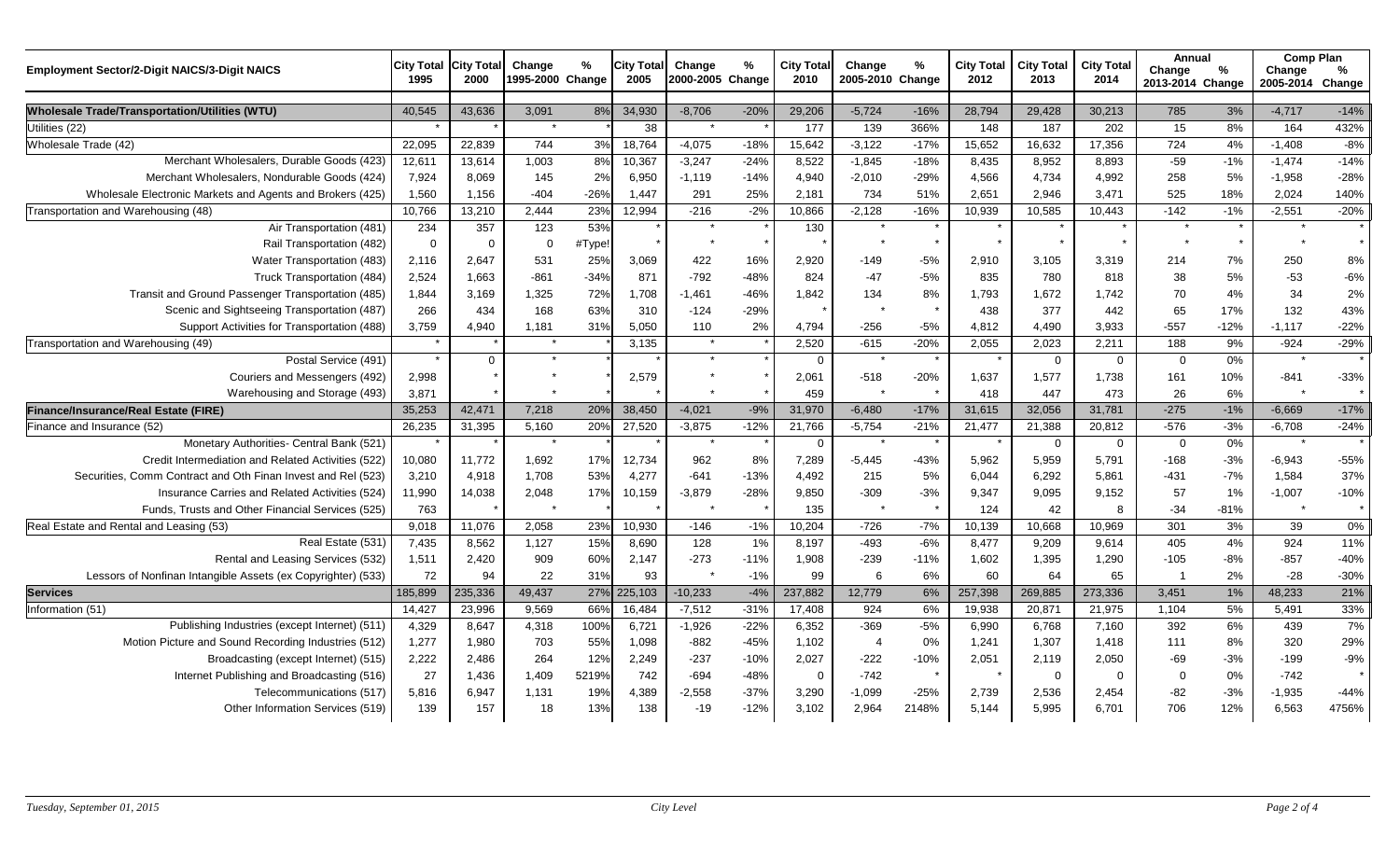| <b>Employment Sector/2-Digit NAICS/3-Digit NAICS</b>           | <b>City Total</b><br>1995 | <b>City Total</b><br>2000 | Change<br>1995-2000 Change | %      | <b>City Total</b><br>2005 | Change<br>2000-2005 Change | %           | <b>City Total</b><br>2010 | Change<br>2005-2010 Change | %           | <b>City Total</b><br>2012 | <b>City Total</b><br>2013 | <b>City Total</b><br>2014 | Annual<br>Change<br>2013-2014 Change | %           | <b>Comp Plan</b><br>Change<br>2005-2014 Change | %           |
|----------------------------------------------------------------|---------------------------|---------------------------|----------------------------|--------|---------------------------|----------------------------|-------------|---------------------------|----------------------------|-------------|---------------------------|---------------------------|---------------------------|--------------------------------------|-------------|------------------------------------------------|-------------|
| Professional, Scientific and Technical Services (54)           | 35,711                    | 47,661                    | 11,950                     | 33%    | 45,873                    | $-1,788$                   | $-4%$       | 50,631                    | 4,758                      | 10%         | 54,929                    | 58,514                    | 59,614                    | 1,100                                | 2%          | 13,741                                         | 30%         |
| Professional, Scientific and Technical Services (541)          | 35,711                    | 47,661                    | 11,950                     |        | 45,873                    | $-1,788$                   | $\mathbf 0$ | 50,631                    | 4,758                      | $\mathbf 0$ | 54,929                    | 58,514                    | 59,614                    | 1,100                                | $\mathbf 0$ | 13,741                                         | $\mathbf 0$ |
| Management of Companies and Enterprises (55)                   | 9,351                     | 11,110                    | 1,759                      | 19%    | 13,063                    | 1,953                      | 18%         | 11,570                    | $-1,493$                   | $-11%$      | 13,704                    | 15,467                    | 15,457                    | $-10$                                | 0%          | 2,394                                          | 18%         |
| Administrative and Support and Waste Management and Remed (56) | 13,892                    | 20,419                    | 6,527                      | 47%    | 15,263                    | $-5,156$                   | $-25%$      | 13,221                    | $-2,042$                   | $-13%$      | 12,811                    | 13,586                    | 13,640                    | 54                                   | 0%          | $-1,623$                                       | $-11%$      |
| Administrative and Support Services (561)                      | 12,761                    | 18,523                    | 5,762                      | 45%    | 14,354                    | $-4,169$                   | $-23%$      | 11,778                    | $-2,576$                   | $-18%$      | 11,622                    | 12,015                    | 12,071                    | 56                                   | 0%          | $-2,283$                                       | $-16%$      |
| Waste Management and Remediation Services (562)                | 1,130                     | 1,896                     | 766                        | 68%    | 909                       | $-987$                     | $-52%$      | 1,444                     | 535                        | 59%         | 1,189                     | 1,571                     | 1,569                     | $-2$                                 | 0%          | 660                                            | 73%         |
| Educational Services (61)                                      | 6,018                     | 7,624                     | 1,606                      | 27%    | 7,703                     | 79                         | 1%          | 9,285                     | 1,582                      | 21%         | 10,116                    | 10,792                    | 10,995                    | 203                                  | 2%          | 3,292                                          | 43%         |
| Health Care and Social Assistance (62)                         | 50,459                    | 56,934                    | 6,475                      | 13%    | 59,014                    | 2,080                      | 4%          | 63,063                    | 4,049                      | 7%          | 67,270                    | 68,955                    | 70,989                    | 2,034                                | 3%          | 11,975                                         | 20%         |
| Ambulatory Health Care Services (621)                          | 18,688                    | 17,704                    | $-984$                     | $-5%$  | 20,771                    | 3,067                      | 17%         | 23,095                    | 2,324                      | 11%         | 23,652                    | 24,355                    | 25,024                    | 669                                  | 3%          | 4,253                                          | 20%         |
| Hospitals (622)                                                | 15,391                    | 20,171                    | 4,780                      | 319    | 18,885                    | $-1,286$                   | $-6%$       | 19,438                    | 553                        | $3%$        | 20,706                    | 20,596                    | 18,928                    | $-1,668$                             | $-8%$       | 43                                             | 0%          |
| Nursing and Residential Care Facilities (623)                  | 7,471                     | 7,871                     | 400                        | 5%     | 7,658                     | $-213$                     | $-3%$       | 8,566                     | 908                        | 12%         | 9,340                     | 9,721                     | 9,330                     | $-391$                               | $-4%$       | 1,672                                          | 22%         |
| Social Assistance (624)                                        | 8,909                     | 11,188                    | 2,279                      | 26%    | 11,700                    | 512                        | 5%          | 11,964                    | 264                        | 2%          | 13,572                    | 14,282                    | 17,706                    | 3,424                                | 24%         | 6,006                                          | 51%         |
| Arts, Entertainment and Recreation (71)                        | 6,517                     | 8,225                     | 1,708                      | 26%    | 8,205                     | $-20$                      | 0%          | 9,011                     | 806                        | 10%         | 9,241                     | 10,001                    | 10,276                    | 275                                  | 3%          | 2,071                                          | 25%         |
| Performing Arts, Spectator Sports and Related Industries (711) | 3,099                     | 4,351                     | 1,252                      | 40%    | 4,168                     | $-183$                     | $-4%$       | 4,261                     | 93                         | 2%          | 4,037                     | 4,484                     | 4,699                     | 215                                  | 5%          | 531                                            | 13%         |
| Museums, Historical Sites and Similar Institutions (712)       | 723                       | 995                       | 272                        | 38%    | 1,156                     | 161                        | 16%         | 1,399                     | 243                        | 21%         | 1,572                     | 1,606                     | 1,491                     | $-115$                               | $-7%$       | 335                                            | 29%         |
| Amusement, Gambling and Recreation Industries (713)            | 2,695                     | 2,879                     | 184                        | 7%     | 2,880                     |                            | 0%          | 3,350                     | 470                        | 16%         | 3,632                     | 3,911                     | 4,086                     | 175                                  | 4%          | 1,206                                          | 42%         |
| Accommodation and Food Services (72)                           | 32,198                    | 38,722                    | 6,524                      | 20%    | 39,889                    | 1,167                      | 3%          | 42,005                    | 2,116                      | 5%          | 46,468                    | 49,302                    | 49,985                    | 683                                  | $1\%$       | 10,096                                         | 25%         |
| Accommodation (721)                                            | 5,713                     | 6,262                     | 549                        | 10%    | 6,680                     | 418                        | 7%          | 6,833                     | 153                        | 2%          | 6,781                     | 6,951                     | 7,022                     | 71                                   | 1%          | 342                                            | 5%          |
| Food Services and Drinking Places (722)                        | 26,485                    | 32,460                    | 5,975                      | 23%    | 33,210                    | 750                        | 2%          | 35,172                    | 1,962                      | 6%          | 39,687                    | 42,351                    | 42,963                    | 612                                  | 1%          | 9,753                                          | 29%         |
| Other Services (except Public Administration) (81)             | 17,327                    | 20,645                    | 3,318                      | 19%    | 19,609                    | $-1,036$                   | $-5%$       | 21,687                    | 2,078                      | 11%         | 22,922                    | 22,398                    | 20,405                    | $-1,993$                             | $-9%$       | 796                                            | 4%          |
| Repair and Maintenance (811)                                   | 3,867                     | 3,983                     | 116                        | 3%     | 3,362                     | $-621$                     | $-16%$      | 2,913                     | $-449$                     | $-13%$      | 2,654                     | 2,660                     | 2,830                     | 170                                  | 6%          | $-532$                                         | $-16%$      |
| Personal and Laundry Services (812)                            | 5,382                     | 6,188                     | 806                        | 15%    | 5,195                     | $-993$                     | $-16%$      | 5,506                     | 311                        | 6%          | 6,369                     | 6,427                     | 6,540                     | 113                                  | 2%          | 1,345                                          | 26%         |
| Religious, Grantmaking, Civic, Prof and Similar Orgs (813)     | 5,574                     | 7,245                     | 1,671                      | 30%    | 7,242                     | $-3$                       | 0%          | 7,781                     | 539                        | 7%          | 8,194                     | 8,469                     | 8,620                     | 151                                  | 2%          | 1,378                                          | 19%         |
| Private Households (814)                                       | 2,504                     | 3,229                     | 725                        | 29%    | 3,810                     | 581                        | 18%         | 5,487                     | 1,677                      | 44%         | 5,705                     | 4,842                     | 2,415                     | $-2,427$                             | $-50%$      | $-1,395$                                       | $-37%$      |
| <b>Retail</b>                                                  | 31,504                    | 41,984                    | 10,480                     | 33%    | 37,286                    | $-4,698$                   | $-11%$      | 36,921                    | $-365$                     | $-1%$       | 41,497                    | 45,581                    | 51,345                    | 5,764                                | 13%         | 14,059                                         | 38%         |
| Retail Trade (44)                                              | 21,999                    | 25,498                    | 3,499                      | 16%    | 23,785                    | $-1,713$                   | $-7%$       | 20,272                    | $-3,513$                   | $-15%$      | 20,956                    | 21,509                    | 21,925                    | 416                                  | 2%          | $-1,860$                                       | $-8%$       |
| Motor Vehicle and Parts Dealers (441)                          | 3,116                     | 3,695                     | 579                        | 19%    | 2,917                     | $-778$                     | $-21%$      | 2,203                     | $-714$                     | $-24%$      | 2,214                     | 2,372                     | 2,226                     | $-146$                               | $-6%$       | $-691$                                         | $-24%$      |
| Furniture and Home Furnishings Stores (442)                    | 1,454                     | 1,993                     | 539                        | 37%    | 1,883                     | $-110$                     | $-6%$       | 1,257                     | $-626$                     | $-33%$      | 1,274                     | 1,158                     | 1,199                     | 41                                   | 4%          | $-684$                                         | $-36%$      |
| Electronics and Appliance Stores (443)                         | 1,313                     | 1,168                     | $-145$                     | $-11%$ | 1,313                     | 145                        | 12%         | 1,123                     | $-190$                     | $-14%$      | 1,242                     | 1,161                     | 1,088                     | $-73$                                | $-6%$       | $-225$                                         | $-17%$      |
| Bldg Material and Garden Equip and Supplies Dealers (444)      | 2,466                     | 2,362                     | $-104$                     | $-4%$  | 2,190                     | $-172$                     | $-7%$       | 2,036                     | $-154$                     | $-7%$       | 2,117                     | 2,121                     | 2,272                     | 151                                  | 7%          | 82                                             | 4%          |
| Food and Beverage Stores (445)                                 | 7,216                     | 8,259                     | 1,043                      | 14%    | 7,841                     | $-418$                     | $-5%$       | 7,648                     | $-193$                     | $-2%$       | 8,096                     | 8,485                     | 8,917                     | 432                                  | 5%          | 1,076                                          | 14%         |
| Health and Personal Care Stores (446)                          | 1,610                     | 1,766                     | 156                        | 10%    | 2,100                     | 334                        | 19%         | 2,110                     | 10                         | 0%          | 2,133                     | 2,247                     | 2,267                     | 20                                   | 1%          | 167                                            | 8%          |
| Gasoline Stations (447)                                        | 1,133                     | 973                       | $-160$                     | $-14%$ | 728                       | $-245$                     | $-25%$      | 668                       | $-60$                      | $-8%$       | 659                       | 656                       | 650                       | -6                                   | $-1%$       | $-78$                                          | $-11%$      |
| Clothing and Clothing Accessories Stores (448)                 | 3,691                     | 5,283                     | 1,592                      | 43%    | 4,815                     | $-468$                     | $-9%$       | 3,226                     | $-1,589$                   | $-33%$      | 3,221                     | 3,310                     | 3,306                     | -4                                   | $0\%$       | $-1,509$                                       | $-31%$      |
| Retail Trade (45)                                              | 9,504                     | 16,485                    | 6,981                      | 73%    | 13,501                    | $-2,984$                   | $-18%$      | 16,648                    | 3,147                      | 23%         | 20,541                    | 24,072                    | 29,421                    | 5,349                                | 22%         | 15,920                                         | 118%        |
| Sporting Goods, Hobby, Book and Music Stores (451)             | 2,528                     | 3,366                     | 838                        | 33%    | 3,246                     | $-120$                     | $-4%$       | 2,726                     | $-520$                     | $-16%$      |                           |                           |                           |                                      | $\star$     |                                                |             |
| General Merchandise Stores (452)                               | 3,078                     | 3,102                     | 24                         | 1%     | 3,272                     | 170                        | 5%          | 5,086                     | 1,814                      | 55%         | 5,312                     | 5,359                     | 5,598                     | 239                                  | 4%          | 2,326                                          | 71%         |
| Miscellaneous Store Retailers (453)                            | 3,194                     | 3,489                     | 295                        | 9%     | 3,026                     | $-463$                     | $-13%$      | 2,558                     | $-468$                     | $-15%$      | 2,694                     | 2,774                     | 3,217                     | 443                                  | 16%         | 191                                            | 6%          |
| Nonstore Retailers (454)                                       | 705                       | 6,529                     | 5,824                      | 826%   | 3,957                     | $-2,572$                   | $-39%$      | 6,279                     | 2,322                      | 59%         |                           |                           |                           |                                      |             |                                                |             |
| Government                                                     | 51,571                    | 47,565                    | $-4,006$                   | $-8%$  | 46,453                    | $-1,112$                   | $-2%$       | 48,468                    | 2,015                      | 4%          | 46,681                    | 46,352                    | 46,470                    | 118                                  | 0%          | 17                                             | $0\%$       |
| <b>Education</b>                                               | 28,625                    | 32,094                    | 3,469                      | 12%    | 34,872                    | 2,778                      | 9%          | 34,570                    | $-302$                     | $-1%$       | 35,204                    | 32,831                    | 36,965                    | 4,134                                | 13%         | 2,093                                          | $6\%$       |